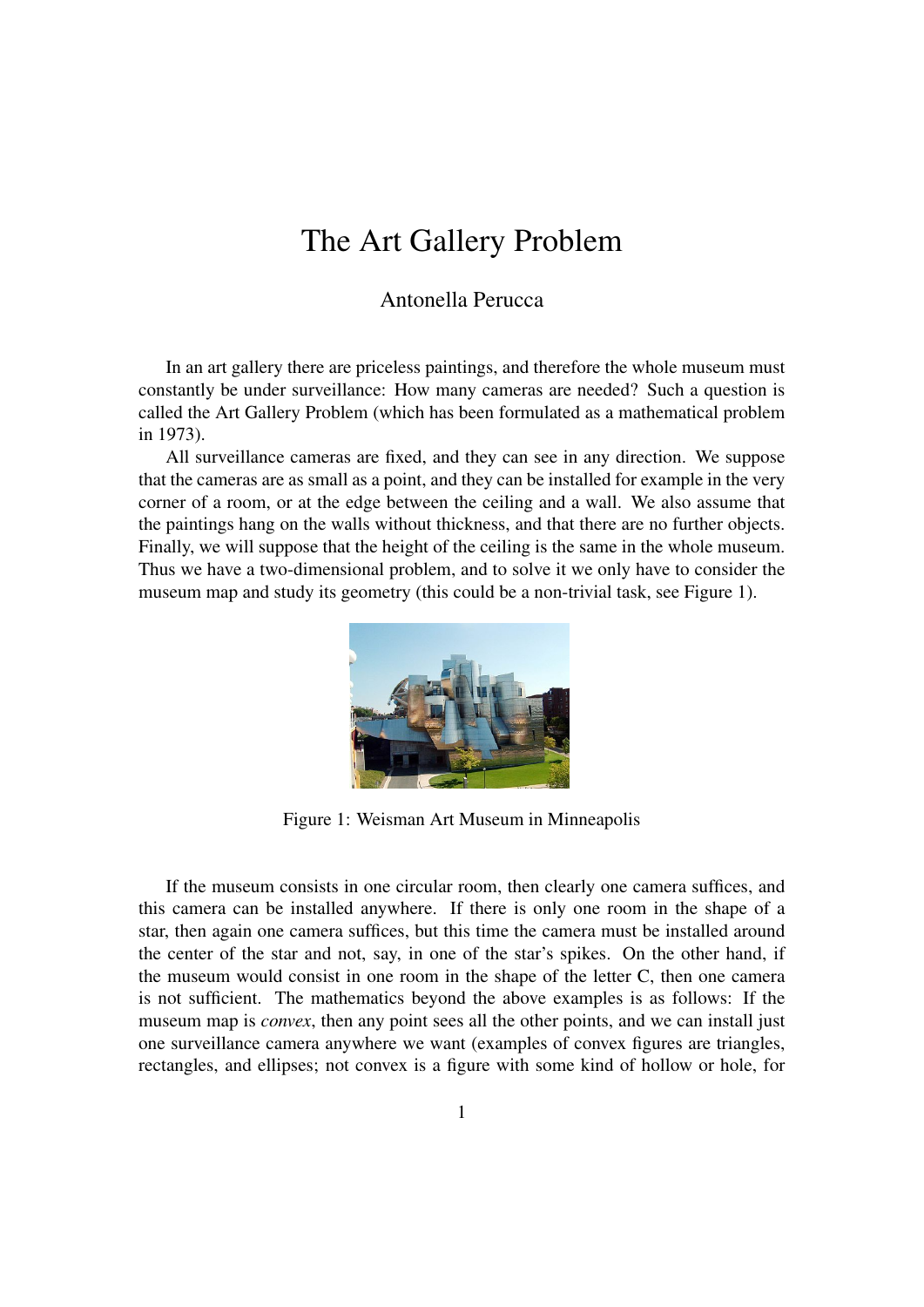example a dart or an annulus). If the museum map is *star-shaped*, then this means that there is one figure point that sees all the other points, so again one surveillance camera suffices, but we may have to choose carefully where to install it. Any convex object is in particular star-shaped, and stars are of course star-shaped: one further example is an L-shaped object. However, there are polygons which are not star-shaped (see Figure 2).



Figure 2: Examples of polygons which are not star-shaped

One general result is the following: Consider a museum map that is a polygon like the ones we are most used to (i.e. planar, closed, and not self-intersecting). A sufficient and sometimes necessary amount of cameras is *the quotient after division by 3 of the number of polygon edges.* For example, a polygon with six edges may be convex (one camera suffices) or it may have spikes (two cameras are then necessary, see Figure 2). This result is from 1975 and is due to Václav Chvátal, however a more visual proof has been given by Steve Fisk in 1978 [\[1\]](#page-2-0). We leave it to the reader to argument that the given amount of cameras is sometimes necessary (see Exercise 3). To show that the cameras are sufficient, Fisk's idea is triangulating the museum map, i.e. dividing it into triangles, and then installing surveillance cameras into some of the triangles' vertices. More precisely:

- Our polygon can be triangulated without adding extra vertices: This means that we can draw some diagonals so that the polygon becomes the union of triangles. Note, the diagonals that we choose should not intersect.
- We are going to put the cameras in the triangles' vertices, and remark that one vertex for each triangle suffices to ensure the surveillance. We may color all vertices with three colors in such a way that every triangle has vertices of different colors.
- We choose a color which occurs the least amount of times and place the cameras in all vertices with that color. Notice that the total number of vertices is the same as the number of polygon edges. Thus there is always one color that occurs at most as many times as the quotient after division by 3 of the number of polygon edges.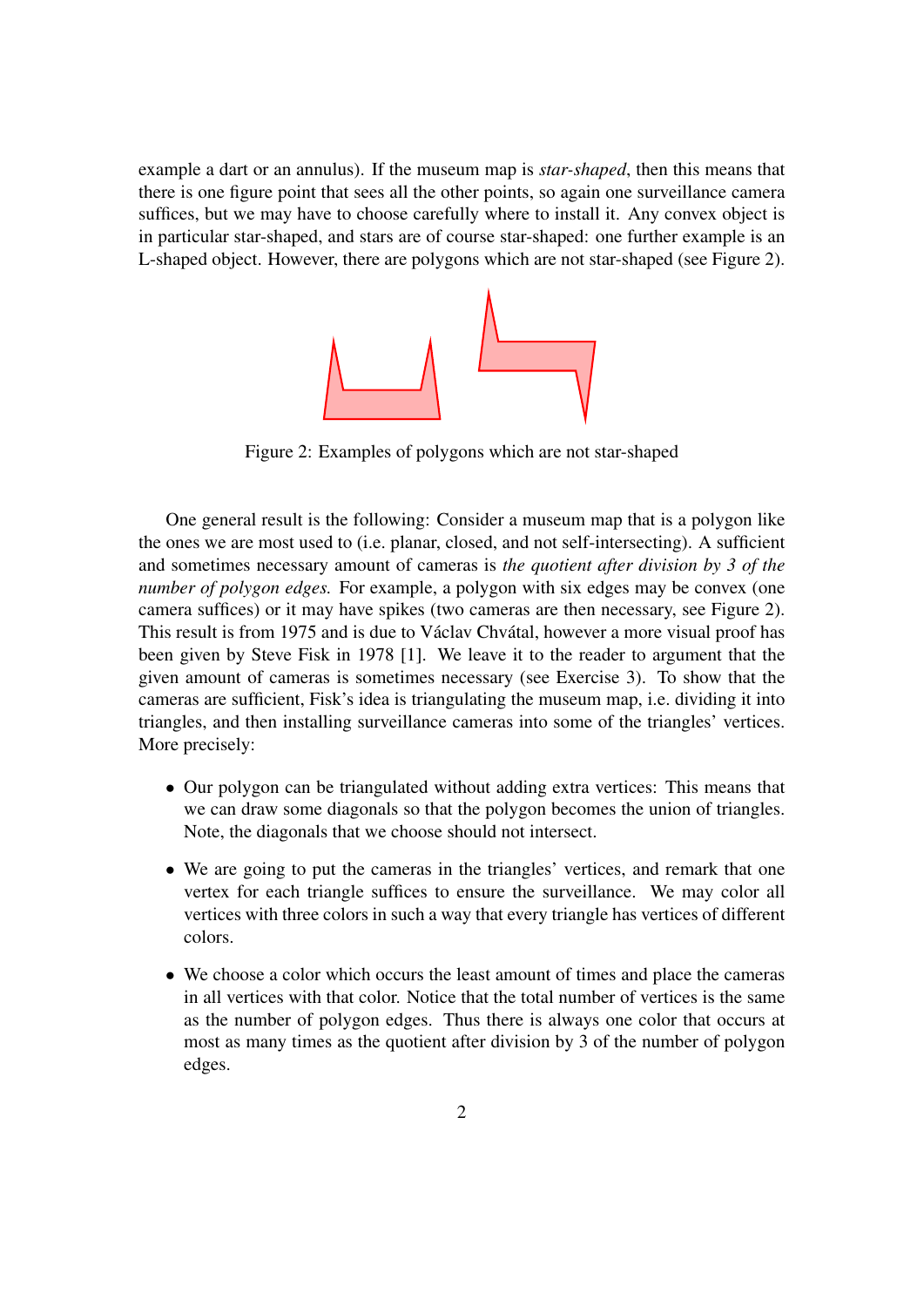

Figure 3: A triangulated polygon with 11 vertices.

In practice, one could make use of a computer to take care of all possible triangulations of the museum map, and more generally for solving the Art Gallery Problem in an optimal way for a specific example. For some variants of the Art Gallery Problem we refer to [\[2\]](#page-2-1).

## References

- <span id="page-2-0"></span>[1] Martin Aigner and Günter Ziegler (2009). *Proofs from THE BOOK* (4th ed.). Berlin, New York: Springer-Verlag. ISBN 978-3-642-00855-9.
- <span id="page-2-1"></span>[2] Wikipedia contributors. *Art gallery problem.* Wikipedia, The Free Encyclopedia, [https://en.wikipedia.org/wiki/Art\\_gallery\\_problem](https://en.wikipedia.org/wiki/Art_gallery_problem), retrieved November 12, 2018.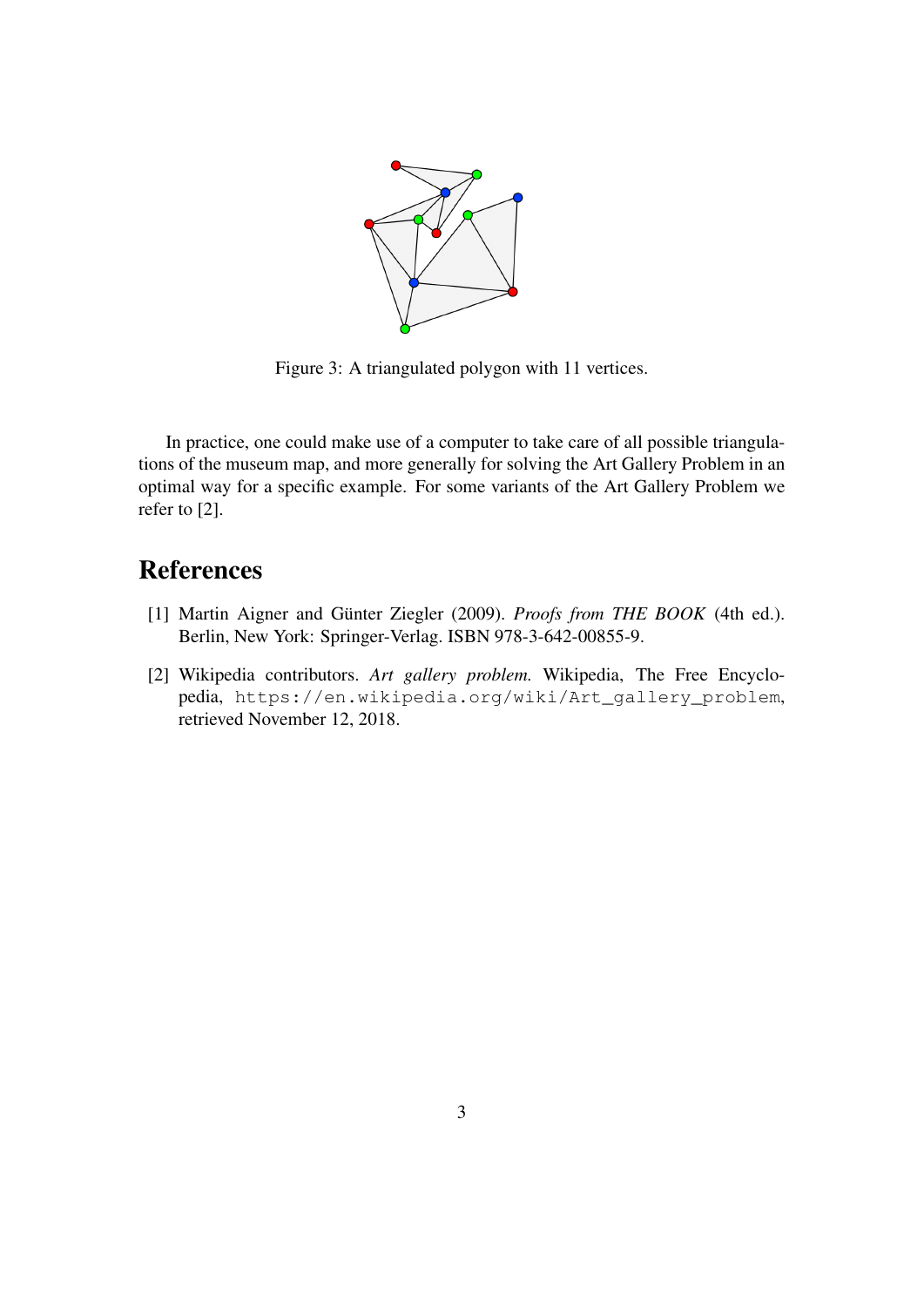### **Exercises**

1. Consider the Art Gallery Problem for a museum in shape of an H (there are, say, two rooms and a corridor). How many surveillance cameras are needed? You should be able to argument that the amount of cameras is necessary and sufficient.



2. Consider the Art Gallery Problem for the two museums depicted here. How many surveillance cameras would you install, and where would you place them?



3. Consider the Art Gallery Problem for a simple polygon (planar, closed and not self-intersecting) with  $n$  edges. Find examples for which one needs as many surveillance cameras as the quotient of  $n$  after division by 3.